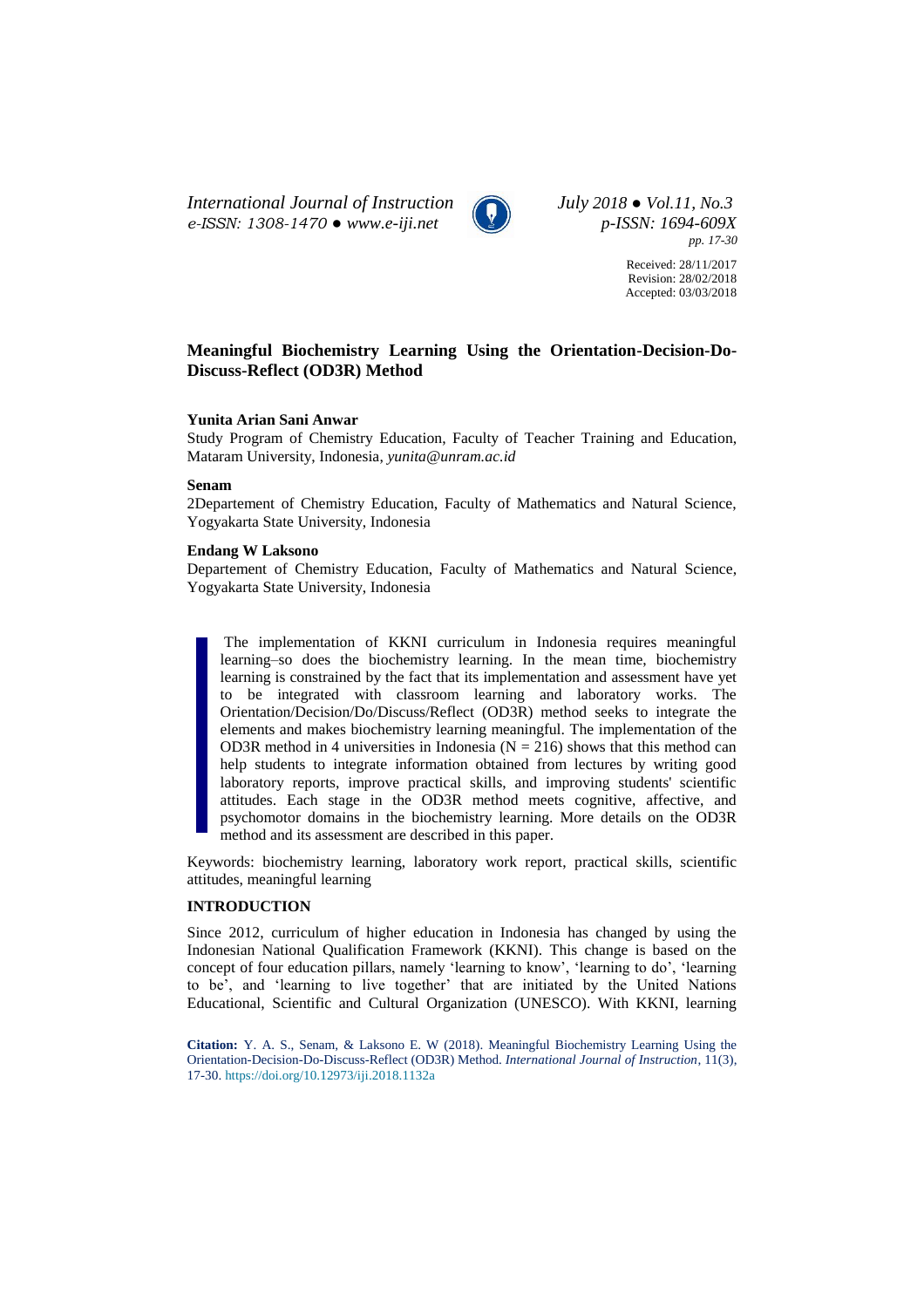outcomes are expected to not only consist of knowledge but also attitudes and skills. This also happens to chemistry curriculum in higher education.

Biochemistry is a course that must be taken by undergraduate students of chemistry and chemistry education programs. However, there are problems in the learning process. Students say that biochemistry is a difficult course, in which concepts to study are too many. Moreover, the concepts are irrelevant to students' life and careers (Anwar et al., 2013; Varghese et al., 2012; Afsar & Han, 2014; Anderson & Grayson, 1994; Fulton et al., 2012). In addition, there is no method that is capable of integrating study and laboratory work during learning implementation and assessment (Anwar et al., 2017).

Laboratory work in biochemistry learning does not only serve to prove theories but also to stimulate and to improve skills for lifelong learning (Ottander & Greelson, 2006; Hofstein et al., 2008; Kelly & Finlayson, 2007). Until now, traditional methods remain the only choice for implementation of laboratory work. Students only duplicate methods, record investigation results, and note down the results on reports to which teaching assistants and lecturers never give feedback. To date, there is no method that integrates classroom learning and laboratory works in biochemistry learning implementation and assessment in Indonesia.

Previous research has been developed to improve the implementation of laboratory works. Science Writing Heuristic (SWH) method explicitly addresses students' ability to prepare laboratory work reports (Schroeder & Greenbowe, 2008; Burke et al., 2006; Rudd et al., 2007). Decision/Explanation/Observation/Inference (DEOI) and Process-Orientation Guided Inquary Learning (POGIL) methods focus on the connection between theories and practices (Duzor, 2013; Schroeder et al., 2008). Universal Design for Learning (UDL) approach is to motivate students in the implementation of laboratory works (Miller & Lang, 2016). All of these methods are positive efforts to improve learning by involving laboratory works. By all means, all methods need to be tailored to existing conditions in each university.

The Orientation/Decision/Do/Discuss/Reflect OD3R is a method developed to improve the implementation of biochemistry learning and its laboratory works. This method consists of 5 stages that integrate learning implementation and laboratory works; integrating assessments on cognitive, affective and psychomotor domains as well as providing fun learning activities for students. Structure of the OD3R method is shown in Table 1.

This article aims to examine implementation of the OD3R method in biochemistry learning conducted in 4 universities in Indonesia.

### **Literature Review**

### *Laboratory Work in Higher Education*

Laboratory work is one of the approaches that can encourage students to develop thinking ability (Hofstein et al., 2008). Aside from that, investigation can also provide stimulus that likely train skills ad develop interests of students on science (Ottander & Grelsson, 2006).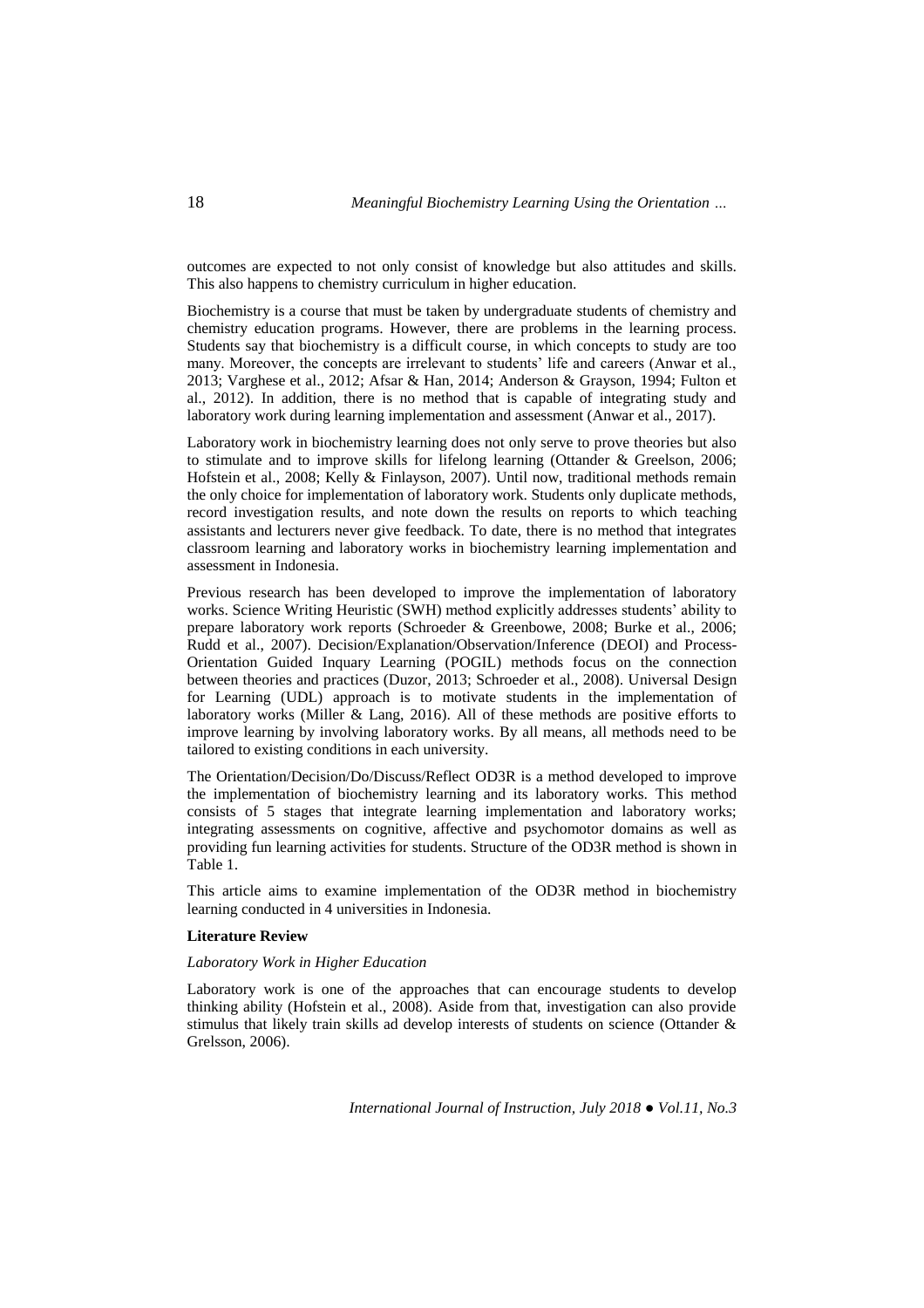In higher education, laboratory work implementation encounters several problems: (1) many concepts on laboratory work that are yet feasible to do, (2) learning experience gained in the laboratory is not equal to the cost and time spent for laboratory development, (3) students practice overlapping skills (Reid & Shah, 2007). Hawkes (2004) argues that laboratory development only wastes time and funds but does not provide long-term skills training.

The implementation of laboratory works in universities is expected to likely train 3 things, namely practical skills, transferable skills, and intellectual stimulus (Carnduff & Reid, 2003). Bruck & Towns (2009) added that student activities in laboratory should give pupils freedom in generating inquiry procedures and training their communication skills.

Currently, the use of laboratory cookbooks still dominates implementation of laboratory work in higher education. This method emphasizes more on procedures and data obtained (Copriady, 2015). Ault (2002) claims that recipes and procedures are an important part of laboratory work. However, it does not give students opportunity to develop many skills (Reid & Shah, 2007; Monteyne & Cranolice, 2004).

Laboratory works in higher education should give students plenty of opportunities to improve skills and develop lifelong learning ability. To that end, students are given opportunity to design and develop their investigations in an integrated laboratory, as well as training practical skills, improving critical thinking and both verbal and written communication (Limoto & Frederick, 2011; Tsaparlis & Gorezi, 2007; Quitadamo & Kurtz, 2007; Walker & Sampson, 2013; Bruck & Towns, 2010). Thus, the learning is not only beneficial for students but also for lecturers (Jean Burnham, 2013).

# *Meaningful Learning*

Ausubel says that learning becomes meaningful when new materials have a systematic relationship with relevant concepts in a long term memory (Ausubel, 1968). Abstract chemistry concepts will produce meaningful learning when they are interconnected to new concepts (Johnstone, 2006).

Bretz (2001) classifies meaningful learning based on 3 criteria: (1) relevant prior knowledge of the student, (2) meaningful material organized by the teacher to connect to this prior knowledge, and (3) the conscious choice of the student to make connections between the prior knowledge and the new meaningful material. Integration between achievements of cognitive, affective and psychomotor domains can lead to meaningful learning (Bretz et al., 2013; DeKorver & Towns, 2015).

In laboratory work, the psychomotor domain relies on the cognitive and affective domains (Galloway & Bretz, 2015). This is in line with current research which explains that human emotions are not limited to only one brain's area (Niedenthal, 2007; Touroutoglou et al., 2015). When a student is engaged in a learning activity and attempting to make sense of a new experience, the brain is inherently recalling previous feelings as well as previous thoughts and actions (Galloway & Bretz, 2015).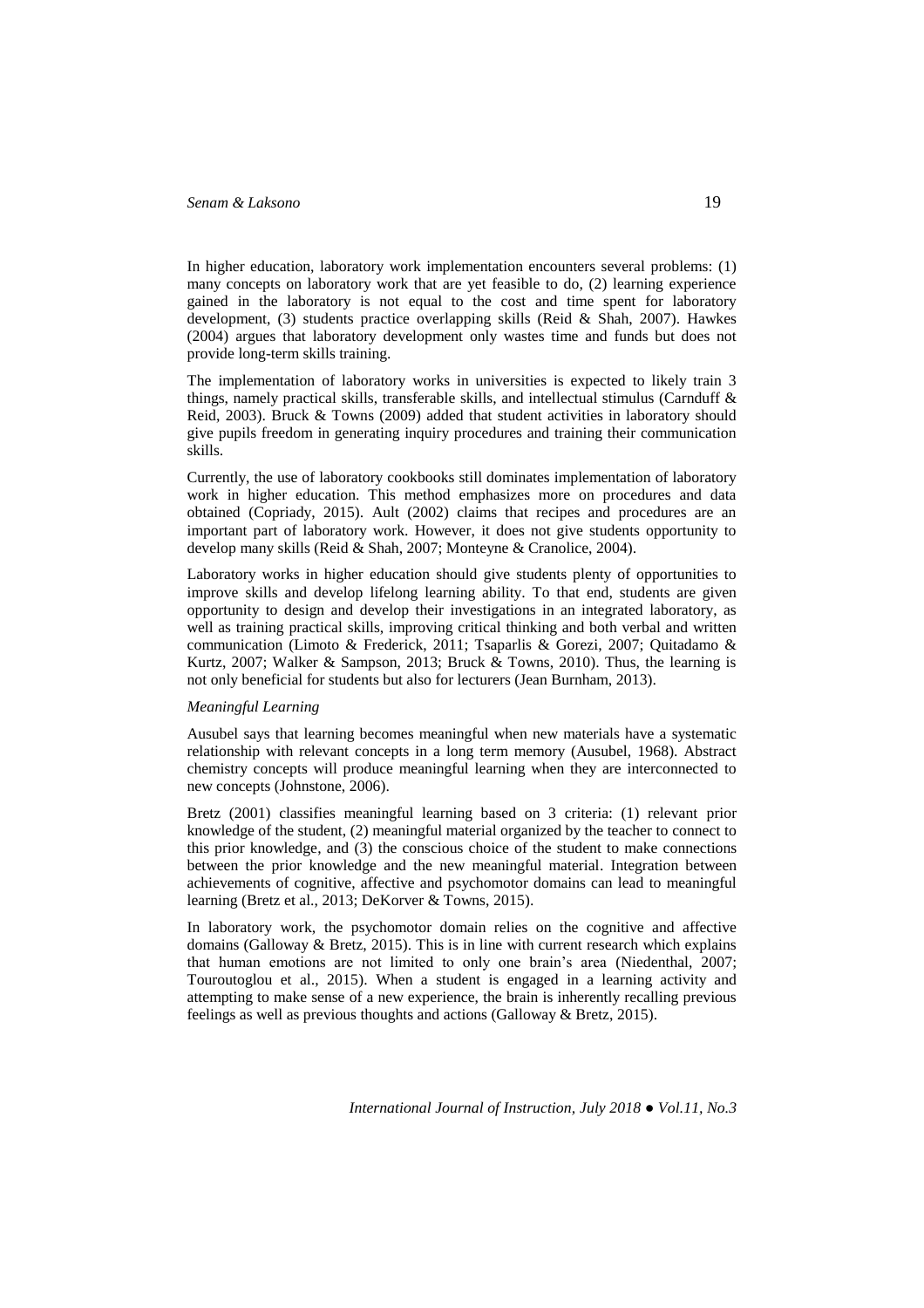# **METHOD**

# **Implementation of OD3R Method**

The structure of the OD3R method consists of 5 stages: (1) orientation to generate student motivation, (2) developing/designing the investigation stage, (3) conducting investigations according to resulting design, (4) reporting and discussing investigation results, and (5) reviewing learning that has been conducted (Table 1). The OD3R method is applied to a biochemistry course with subject of qualitative and quantitative analysis on proteins. Prior to the application of OD3R methods, biochemistry learning is conducted using conventional methods that have been used with subject of quantitative and qualitative analysis on carbohydrates. The learning implementation is carried out for 2-4 weeks. In a week, there are 2 meetings. Assessment on each student's activities is done by observers who have previously been trained to use evaluation instruments. Each observer is assigned to keep track of 10 students.

#### Table 1

The structure of OD3R method

| Phase           | What the instructor does that is:                               | Assessment                |
|-----------------|-----------------------------------------------------------------|---------------------------|
| Orientation (O) | a. Lecturer explains competency, lesson activity, and           |                           |
|                 | evaluation technique                                            |                           |
|                 | b. Lecturer explains initial discussion briefly                 |                           |
|                 | Group discussion of the given material                          |                           |
|                 | Presentation to discuss the main discussion<br>d.               |                           |
|                 | Instruction to discuss preparation to phase 2 of learning<br>e. |                           |
| Develop $(D)$   | Lecturer gives the students a task to design experimental<br>a. | Procedural skill<br>a.    |
|                 | plan using agreed limitations.                                  | Manipulative skill<br>b.  |
|                 | b. Presentation of initial design.                              |                           |
|                 | c. Laboratory work design revision                              |                           |
| Do(D)           | Students do laboratory work according to the final design<br>a. | Observation skill<br>a.   |
|                 | resulted from the discussion.                                   | Drawing skill<br>b.       |
|                 | b. Taking notes of the laboratory investigation in the form of  | Interpreting skill<br>c.  |
|                 | a temporary report.                                             |                           |
| Discuss $(D)$   | Students write laboratory work report individually<br>a.        | Presentation skill<br>a.  |
|                 | Group presentation of investigation result<br>b.                | Laboratory work<br>b.     |
|                 | c. Lecturer gives feedback on students' presentations and       | report assessment         |
|                 | reports                                                         | (Hoyo Rubric)             |
|                 | Students revise reports<br>d.                                   | Scientific attitude<br>c. |
| Reflect(R)      | a. Review of the material using article related to the topic    |                           |
|                 | and surrounding environment                                     |                           |
|                 | Class discussion<br>b.                                          |                           |

## **Research design**

This research is a quasi experiment with one group pretest-posttest design. This design is set to compare outcome variables of samples taken before and after treatment. The treatment is said to be effective if the value of the outcome variable has increased (Mertens, 2015: 138). The research design is shown in Figure 1.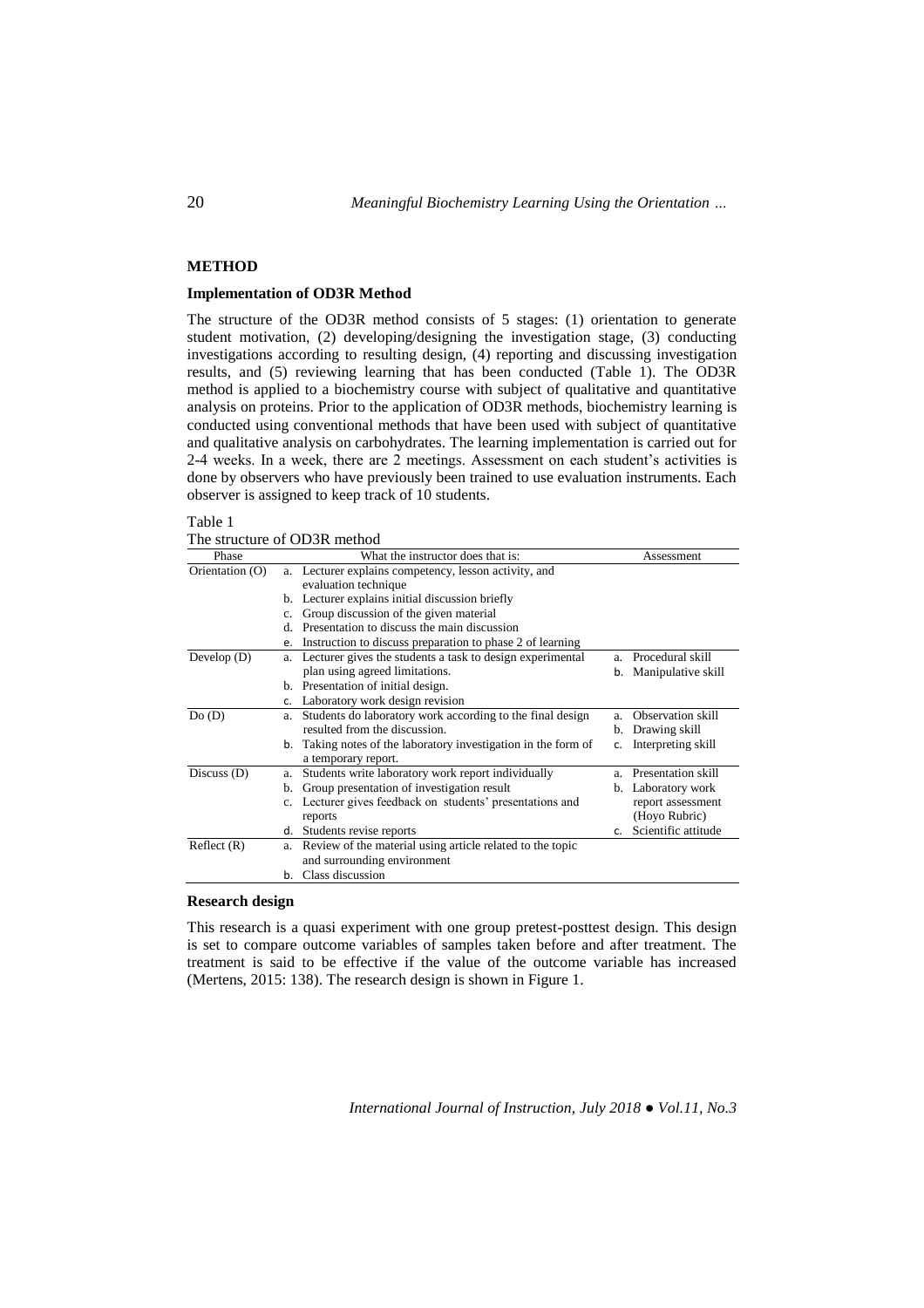**O1 X O2** O1 = Outcome Variabel before treatment  $X = OD3R$  Method O2 = Outcome Variabel after treatment

Figure 1

Research Design in Implementation of OD3R Method

### **Participants**

This study is conducted in 4 state universities in Indonesia, namely Yogyakarta State University, State Islamic University Sunan Kalijaga Yogyakarta, Mataram University, and State Islamic University Mataram. Students taking part as participants are those who take biochemistry course for 1 semester  $(N = 216)$ .

# **Research variable**

This research uses 3 variables, which are ability to write a laboratory reports, scientific attitudes, and practical skills. The three variables were tested to the students to see improvements before and after application of the OD3R method.

### **Instruments**

A total of 3 instruments were used to measure the three research variables. The student ability to write reports is assessed by using modification of Hoyo rubric (2003). Report components are abstracts, information sources, organization, relevance, contents, and presentation. Each assessment component is scored on a scale of 1 to 4 based on number of criteria that students can fulfill. Scientific attitudes are measured using a questionnaire with 6 types of attitudes: curiosity, open-mindedness, objectivity, honest reporting, responsibility, and mutual respect. Each attitude is developed into 2 indicators which compile some positive and negative statements. Each statement is given 5 choices of answers which are strongly agree, agree, not sure, disagree, and strongly disagree. Practical skills are measured using a rubric with 6 categories of such skills. These categories are procedural skill, manipulative skill, observation skill, drawing skill, interpreting skill, and reporting skill (Kumar, 2010). Each category is developed into several indicators along with achievement criteria. The assessment scores use a scale of 1 to 4.

The modified Hoyo's rubric, the scientific attitude questionnaire and the practical skills rubric are validated through expert judgment of 3 experts. The experts' advice is used to revise the instruments. Instruments declared valid and reliable by the experts are then assessed to 123 respondents. Meanwhile, its validity and reliability values are measured respectively with product moment and alpha cronbach with a help of software SPSS 21. Instruments declared valid and reliable are used in this study (Supporting Information).

### **Data analysis**

Assessment on reporting ability, scientific attitudes, and practical skills are calculated using formula of: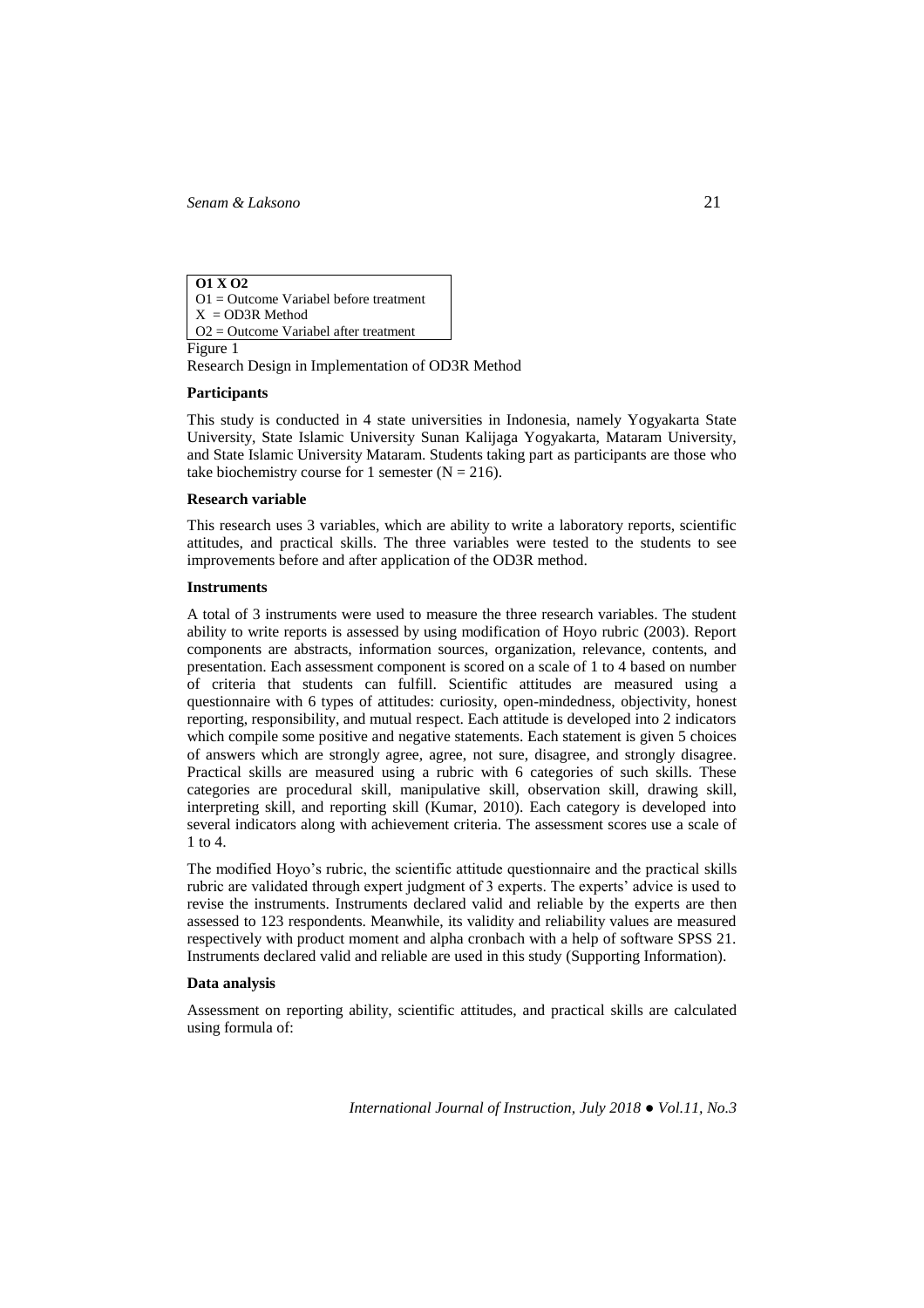#### Score participant  $\frac{x}{100}$ Score max

Average score of reporting ability, scientific attitudes, and practical skills are measured before and after the application of the OD3R method. The OD3R method is said to be effective if scores of the three variables experience an increase after implementation of the OD3R method. The increased is tested statistically using t test to find out significant improvement of the three variables. Supporting data is obtained by asking students' opinions about the OD3R method implementation. Opinions and suggestions from the students are analyzed and described in a form of free response data.

#### **FINDINGS**

#### **Ability to Write a Laboratory Report with the OD3R Method**

The OD3R method implementation in biochemistry learning can improve students' ability in writing laboratory reports. All report components that are assessed experience a significant increase after the method implementation (Figure 2).

Abstract section of the laboratory reports shows the most difficult components compared to other ones. Students assume that abstract has same criteria with conclusion section. Some students make a rather decent abstract after they receive explanation and examples of good abstract writing.

A similar finding is also shown in the information source component. Students use information from more than 5 sources. However, the sources cited come mostly from blogs, instead of books or journals. Consistency in citing quotes needs to be a concern for proper report writing.



Figure 2

Effect of OD3R method for writing biochemistry laboratory work

Organization and relevance prior to the OD3R method show low scores. The problems are: information displayed in the report is very few; students are unable to integrate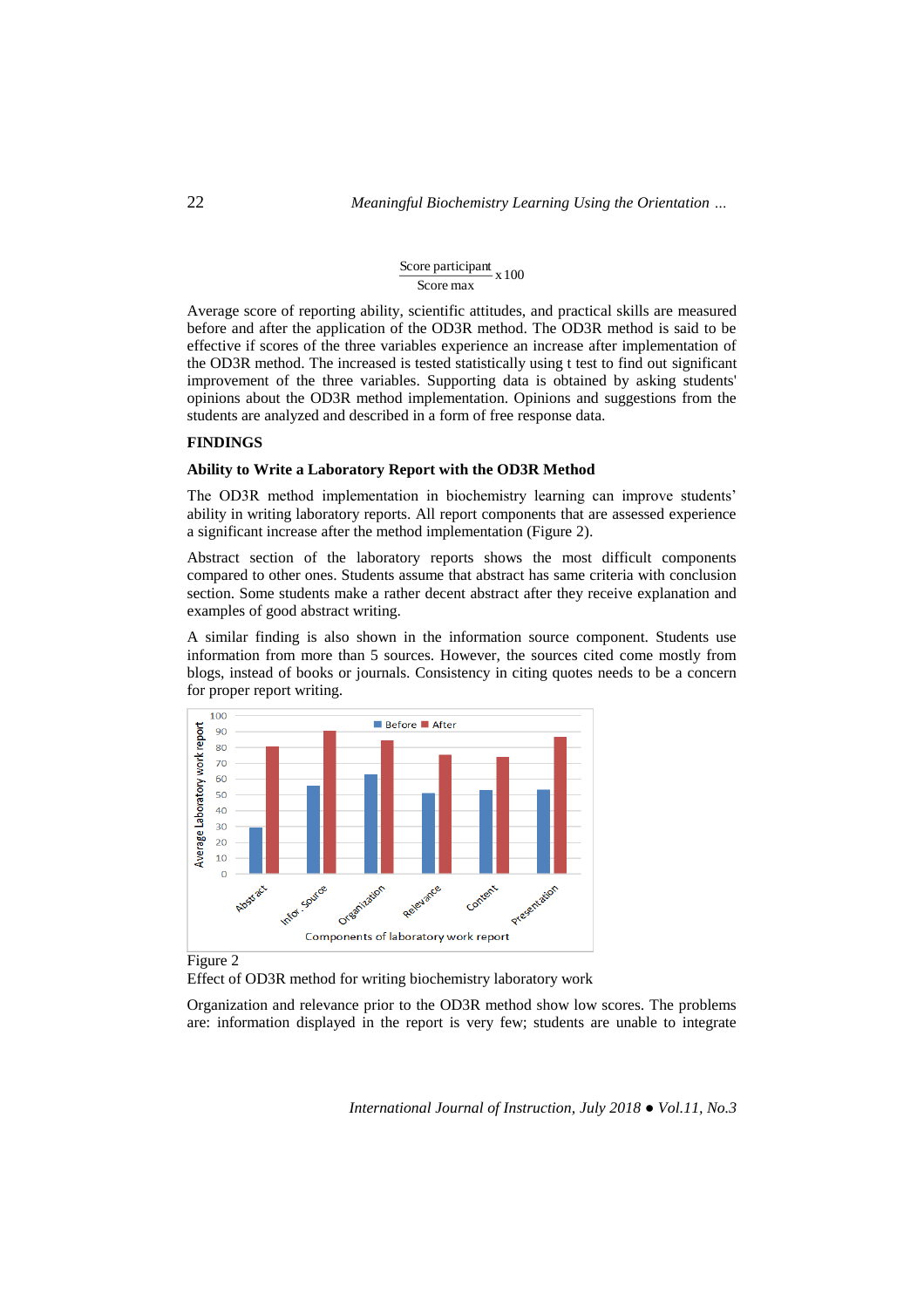information from lectures with learning sources and activities; and students are unable to connect theories and their application.

Content and presentations are more related to systematic and use of proper language. Reports made by students often use unclear language and, hence, less synthesize information sources obtained. The use of OD3R method is proven to improve proper language systematic and use in the reports.

#### **Practical Skills with the OD3R Method**

Practical skills experience improvement after the implementation of the OD3R method. Before it, average student practice skill is in average at 49.5. After the implementation, the practice skills increased significantly by 74. Each category of practice skills improved after the OD3R method implementation (Figure 3).





Prior to the OD3R method implementation, procedural skills assessment shows that some students were able to describe investigation purpose, mention tools and materials of the investigations, but they are less capable of executing the investigations properly. Criteria that students have yet to demonstrate are: thoroughly taking into account the materials needed; conducting systematic inquiry procedures. Moreover, many students are still reading investigation instructions while working in the laboratory. After the OD3R method implementation, students are able to conduct systematic, well-organized, and fully calculated investigations.

Manipulative and observational skills evaluation prior to the implementation obtained scores, respectively, of 38 and 49. However, after it, the scores increased by 63 and 79 respectively. The problems encountered in manipulative skills are the ability to design and perform investigation correctly; and accuracy in making observations. Implementation of the OD3R methods helps and familiarizes students in developing and designing investigations, as well as honing their ability to distinguish important and unimportant data.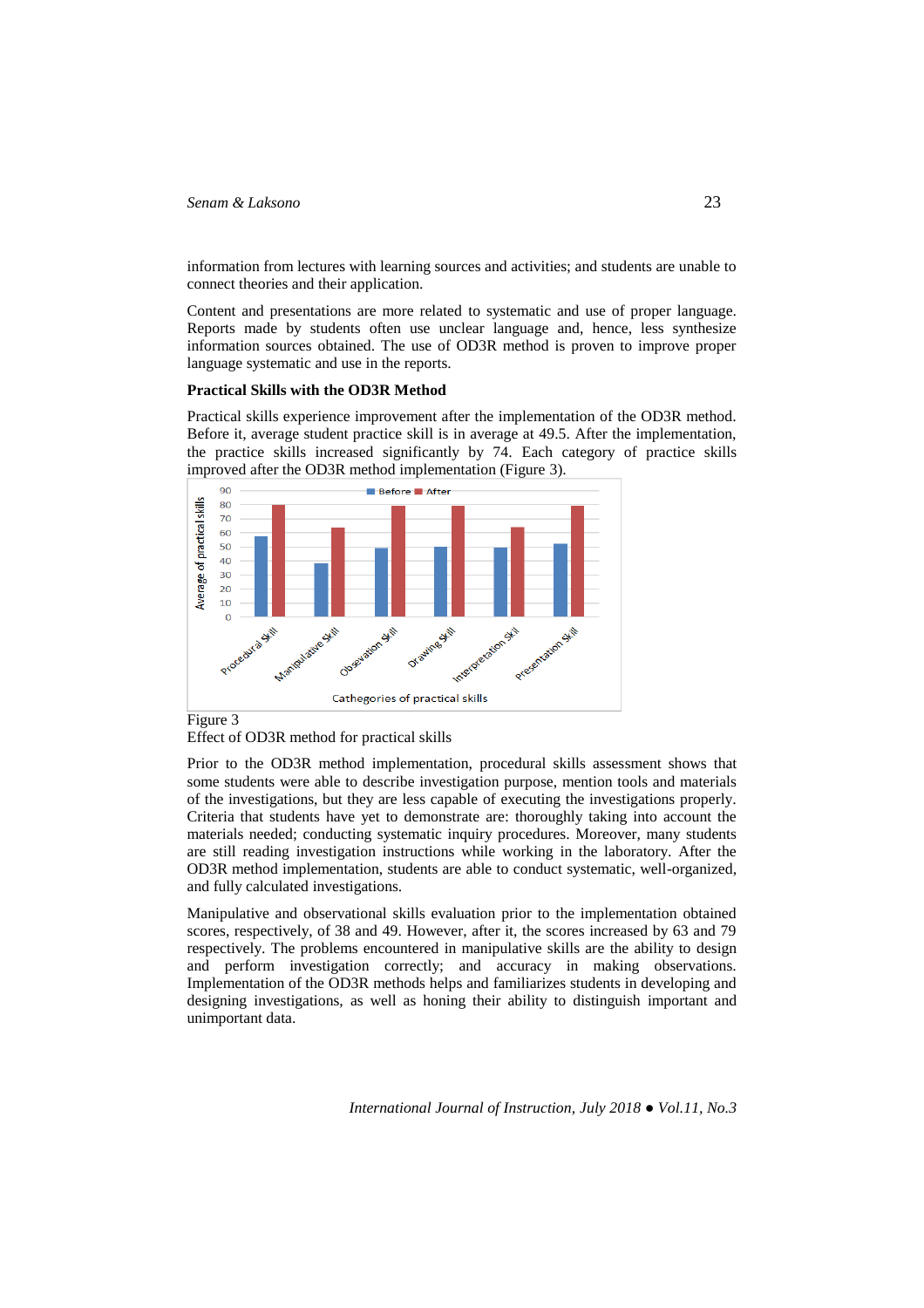Drawing and interpretation skills are related to students' ability to prepare laboratory reports. Most students have been able to draw observation tables and graphs but they are less systematic and incomplete. In addition, their ability to interpretation data is very weak while they are also less able to make a good conclusion. As the OD3R method is implemented, it appears that their drawing and interpretation skills are improving.

Before the OD3R implementation, students' weaknesses in communicating the investigation results were seen in the score of reporting skills. Some of the weaknesses are their lack of mastery on materials, unequal team members' contribution during discussions, and students' ability to motivate audience to engage in the discussions. After the implementation, however, the students seem more confident to report the results of their investigations.

### **Scientific Attitudes with OD3R Method**

All categories of scientific attitudes have improved after the OD3R implementation (Figure 4). Responsibility is the category that shows the highest score among other categories in scientific attitudes.

Students' experience following biochemistry course with the OD3R method shows a positive response. Students' opinion in a form of comments and suggestions explain:

"In my opinion, the OD3R method makes the biochemistry course more fun. It becomes easy for me to understand the laboratory instructions and to relate the investigation results to theories I learned in the classroom."

Other student says:

"Before the OD3R method was implemented, I was often not confident in writing a laboratory report. The OD3R method made me eager to conduct an investigation and made it easier for me to prepare an investigation report."

In addition to the comments, some students give advice on the OD3R implementation. The suggestions are:

"It would be better if the discussions on investigation outcomes were carried out within a longer time so that we could further discuss on our findings. I am very pleased to be given the opportunity to design an investigation as this makes me familiar with the investigation materials."

## **DISCUSSION**

The OD3R method is a student-centered learning method that is expected to produce meaningful learning in biochemistry course. Bretz et al. (2013) claims that meaningful learning is a learning that is able to achieve cognitive, affective, and psychomotor aspects in an integrated manner. The role of students as a learning center and lecturers as facilitators is an effort to achieve meaningful learning (Vallori, 2014).

The first stage of the OD3R method is "orientation", which provides an explanation on amino acids, proteins and enzymes, as well as other laboratory aspects related to the respective materials. This stage contains pre-laboratory activities that are able to provide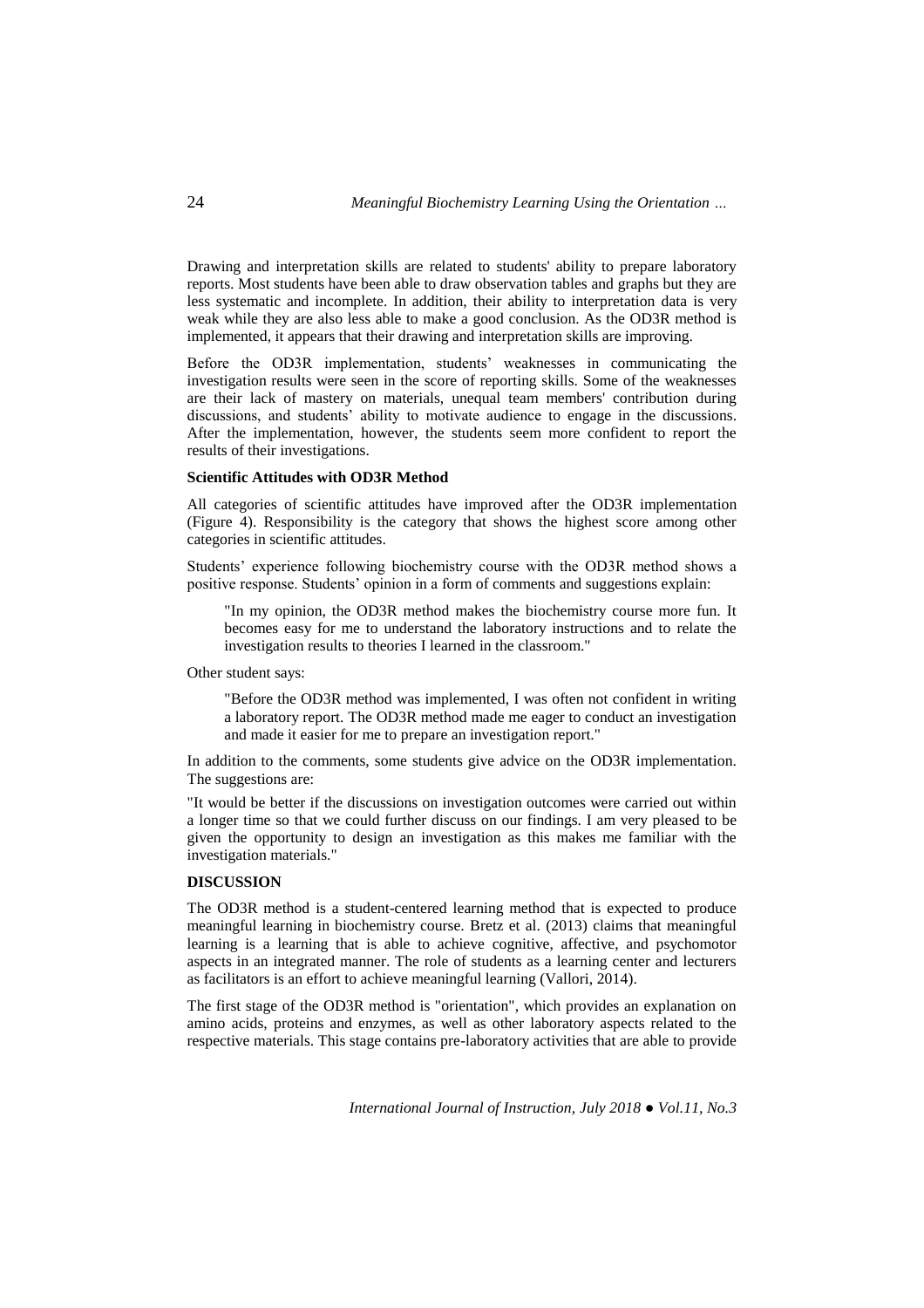stimulus to the students to plan their investigations. Previously, the learning only addresses contents and less links laboratory work with the contents. Whereas, content connectivity and laboratory work can help students to initiate an investigation plan (O'Brien & Cameron, 2008; Shallcross et al., 2013; Almroth, 2015). The orientation stage of the OD3R method is able to build students' interest and motivation to remember the contents in a long-term memory (Johnstone et al., 2006; Rollnick et al., 2001; Kelly & Finlayson, 2007).



Figure 4 Effect of OD3R method for scientific attitudes

The "decision" stage is the phase of designing and making decisions regarding to inquiry methods that students will undertake. In Indonesia, implementation of laboratory learning still uses cookbooks that feature recipes (Domin, 1999; Ault, 2002). Designing an inquiry is not part of a cookbook laboratory (Copriady, 2015). The decision stage allows students to plan their own investigations so that methods become familiar to them. Moreover, in this stage, basic theory can be strengthened and, hence, allows students to think through their inquiry design. Benefits of drafting an inquiry are that the students can build arguments, improve motivation, and it also produces meaningful learning not only for students but also for teachers (Walker & Sampson, 2013; Miller & Lang; 2016; Jean Burnham, 2013).

The third stage (Do) is the implementation of inquiry designed by the students. This activity trains mostly psychomotor skills. Aside from that, laboratory work can assess affective domains through teamwork. Providing designing opportunities can help students to collect and analyze data appropriately (Hensiek et al., 2016). Laboratory work can help develop students' self-confidence (Gasper & Gardner, 2013).

The inquiry results were reported by the students through laboratory reports and presentation in the fourth stage (Discuss). Writing reports has more advantages than answering questions at exams. In addition to constructing arguments, composing inquiry reports can hone critical thinking skills (Contakes, 2016; Walker & Sampson, 2013; Quitadamo & Kurtz, 2007). The ability to discuss inquiry in reports can relate theories studied in the classroom to laboratory investigation results (Duzor, 2016).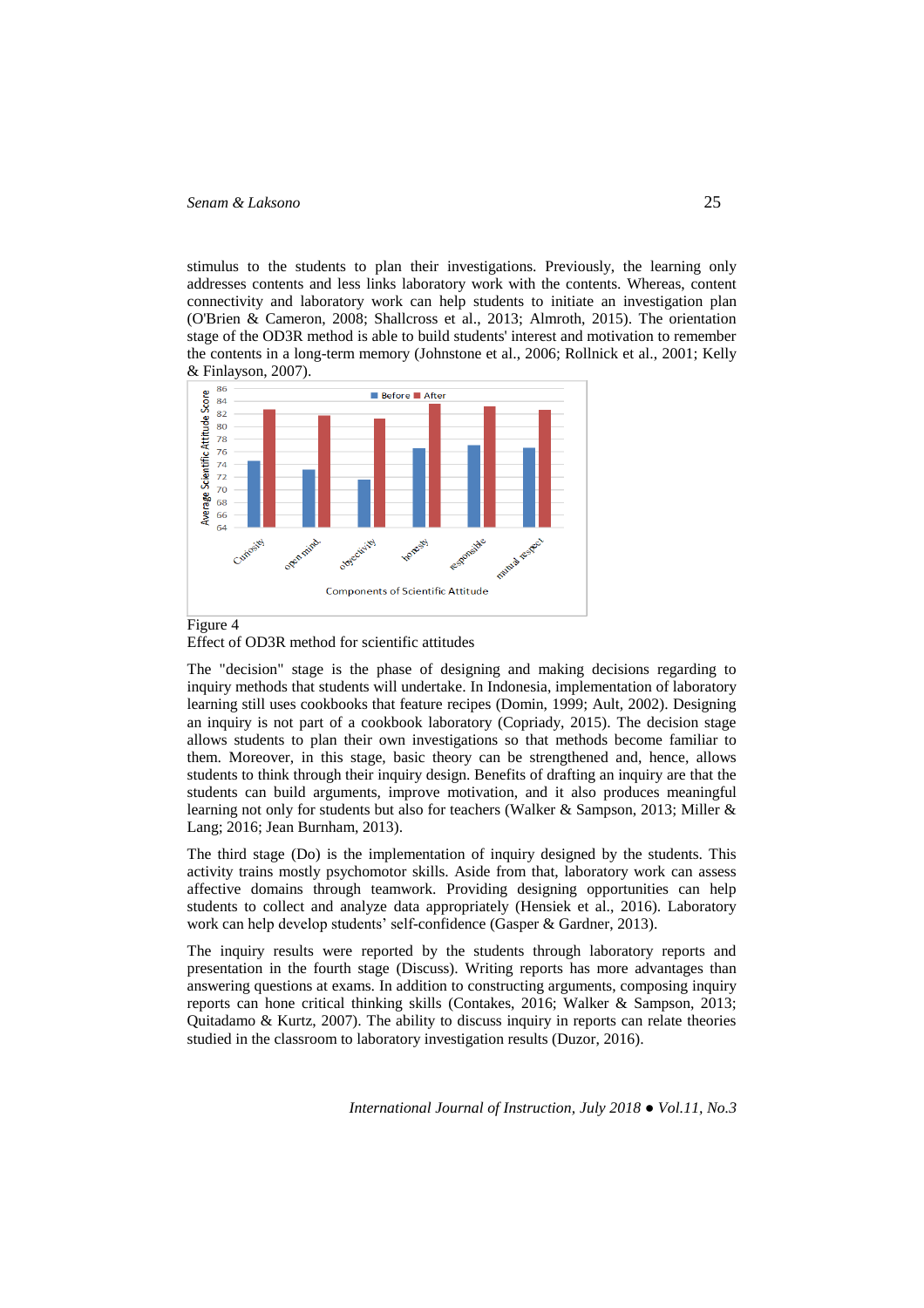The last stage is "review" which helps students in strengthening their concepts on biochemistry, as well as serving as an assessment on the learning process for lecturers. Through this stage, learning is expected not only to benefit the students but also to give lecturers experience to plan better learning.

The five stages of the OD3R method can improve reporting skills, scientific attitudes, and practice skills. Students' ability to write reports belongs to the cognitive domain; practice skills are at psychomotor and affective domains; scientific attitudes are in the affective domain. Scores of all three domains experience an increase through the OD3R method, which then proves it capable of producing meaningful learning in biochemistry. According to Galloway & Bretz (2015), the psychomotor domain depends on what students think (cognitive) and how they feel about the lab experience (affective).

The "orientation" is the stage that can generate students' motivation to better understand biochemistry (affective). The "decision" stage trains students in designing group investigations so that it can develop cognitive and affective domains. The "do" stage requires many skills to conduct investigations, such as observation, manipulative, drawing, data interpretation, and teaming skills – these skills include cognitive, psychomotor, and affective domains. The "discuss" stage is where the students report inquiry results in the form of written reports and presentations, which develop their cognitive, psychomotor, and affective domains. The final stage of "review" has more to do with their responses to biochemistry learning demonstrated through scientific attitudes. Each stage of the OD3R method, along with the learning domains, is shown in Figure 5.



Figure 5

Relationships among OD3R Method for Meaningful Learning In Biochemistry Course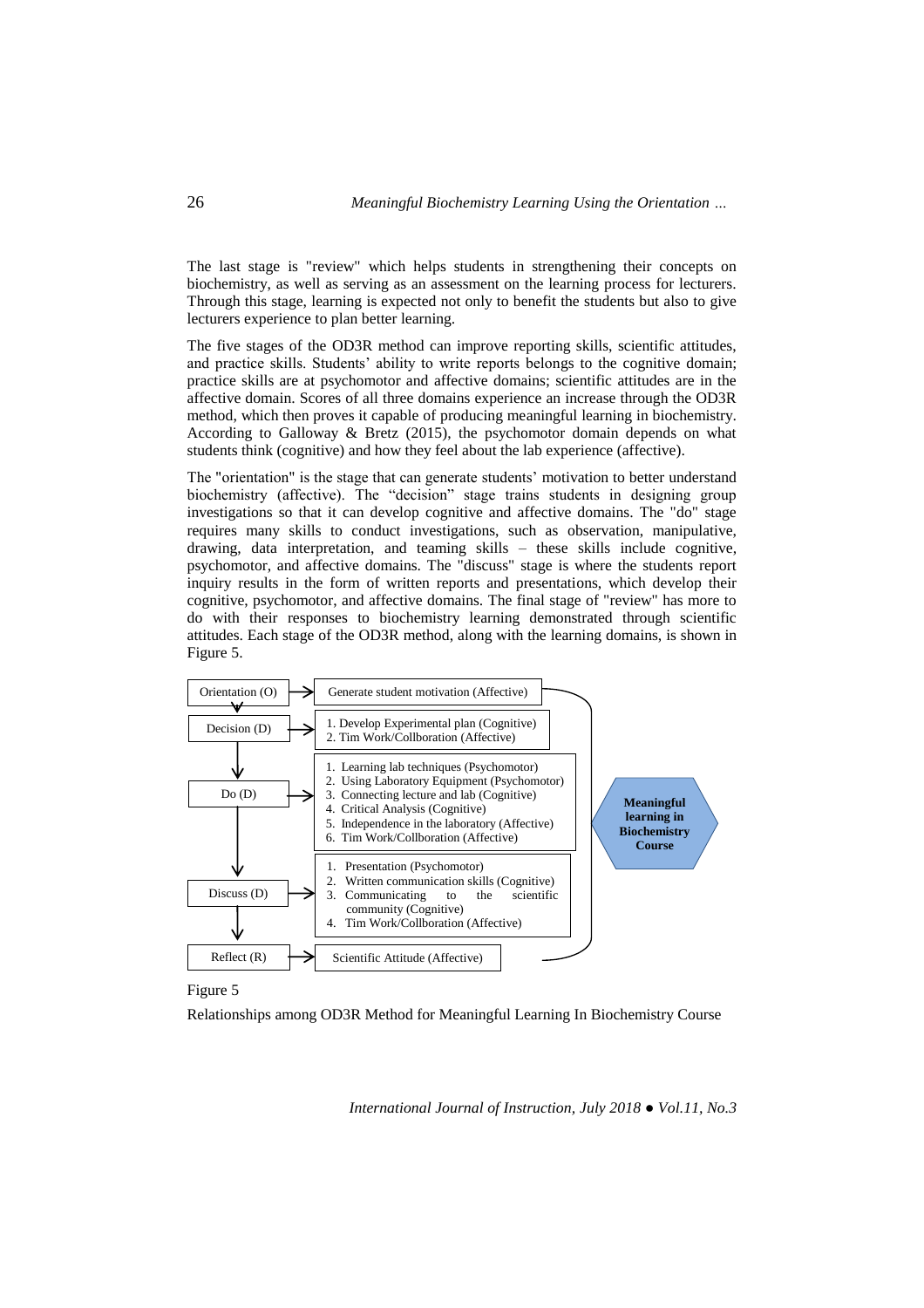# **CONCLUSION**

The OD3R method can improve the ability to write report and practical skills, and develop students' scientific attitudes. The stage of designing an investigation and conducting an inquiry is the phase that is capable of developing the students' cognitive, psychomotor, and affective domains. Thus, the OD3R method can be used to achieve meaningful learning on biochemistry.

# **REFERENCES**

Afshar, M., & Han, Z. (2014). Teaching and learning medical biochemistry: perspectives from a student and an educator. *Medical Science Educator*, 24(3), 339-341.

Almroth, B.C. (2015). The Importance of Laboratory Exercise in Biology Teaching; Case Study in an Ecotoxycology Course. Retrieved from [www.pil.gu.se/publicerat/texter.](http://www.pil.gu.se/publicerat/texter.)

Anderson, T.R., & Grayson, D.J. (1994). Improving students' understanding of carbohydrate metabolism in first-year biochemistry at tertiary level. *Research in Science Education,* 24, 1 – 10.

Anwar, Y.A.S., Junaidi, E., & Al Idrus, S.W. (2013). Analisis Kesulitan Belajar Biokimia Mahasiswa dalam Upaya Pengembangan Perangkat Pembelajaran Berbasis Daur Belajar Johnston. *PAEDAGORIA Jurnal Kajian Penelitian dan Pengembangan Kependidikan,* 8(2):71 –74.

Anwar, Y.A.S., Senam, S., & Endang Widjajanti LFX. (2017). Effective laboratory work in biochemistry subject: students' and lecturers' perspective in Indonesia. *International Journal of Higher Education*, 6(2), 100-109.

Ault, A. (2002). What's wrong with cookbooks? *Journal of Chemical Education*, 79(10), 1177.

Ausubel, D.P. (1968). Educational Psychology: A Cognitive View; Holt, Rinehart, and Winston: New York.

Burke, K.A., Greebowe, T.J., & Hand, B.M. (2006). Implementing the science writing heuristic in the chemistry laboratory. *Journal of Chemical Education,* 83(7), 1032-1038.

Bretz, S.L., Fay, M., Bruck, L.B., & Towns, M.H. (2013). What Faculty Interviews Reveal About Meaningful Learning in the Undergraduate Chemistry Laboratory. *Journal of Chemical Education*, 90, 281-288.

Bruck, L.B., & Towns, M. (2009). Preparing Students To Benefit from Inquiry-Based Activities in the Chemistry Laboratory: Guidelines and Suggestions. *Journal of Chemical Education*, 86(7), 820-822.

Bruck, L.B., & Towns, M. (2010). Faculty Perspectives of Undergraduate Chemistry Laboratory: Goals and Obstacles to Success. *Journal of Chemical Education*, 87(12), 1416-1424.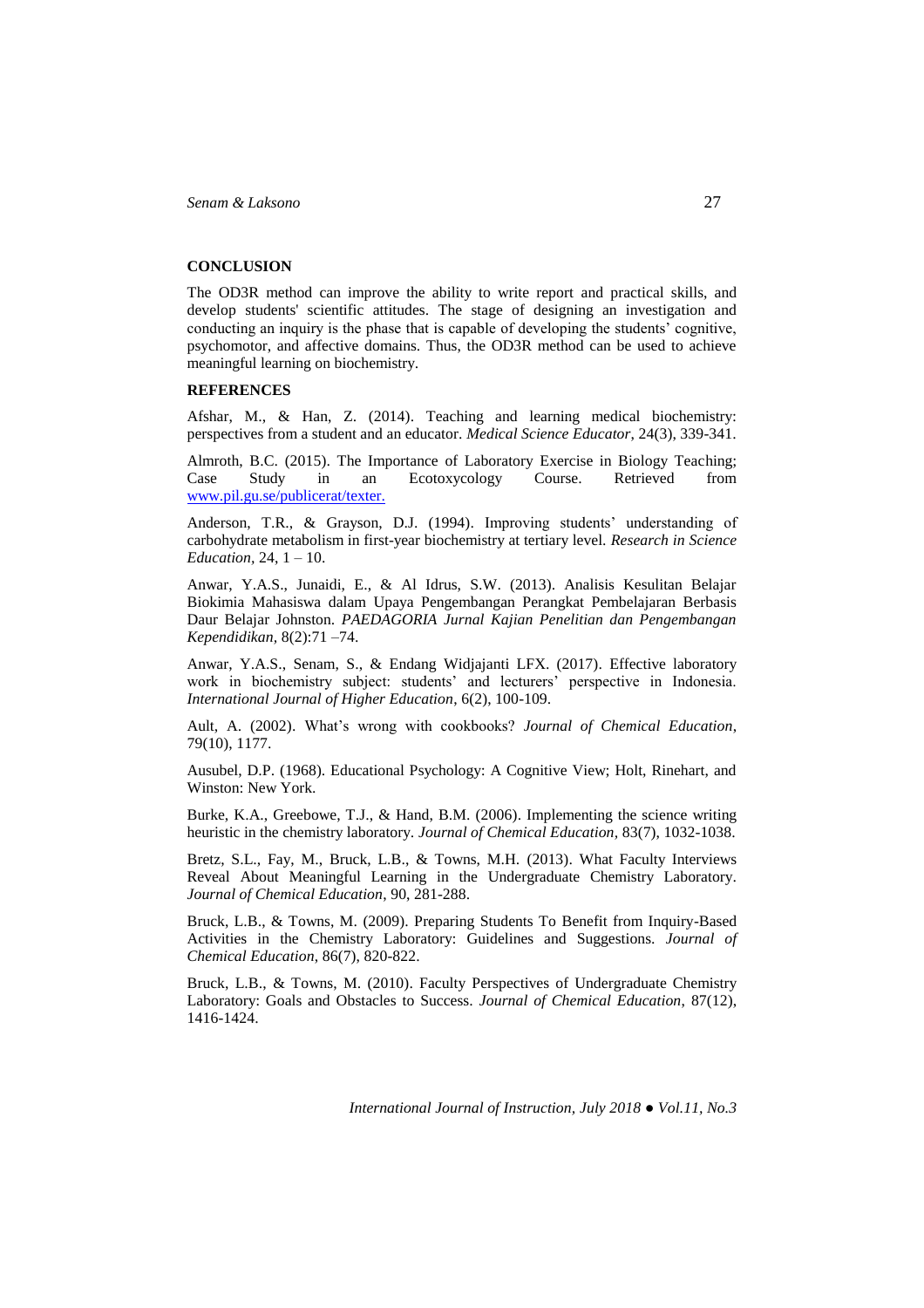Carnduff, J., & Reid, N. (2003). *Enhancing Undergraduate Chemistry Laboratories, Pre-Laboratory and Post-Laboratory Exercise, Example and Advice*. London: Education Departement, Royal Society of Chemistry.

Contakes, S.M. (2016) Misconduct at the lab? A performance task case study for teaching data analysis and critical thinking. *Journal of Chemical Education*, 93(2), 314- 317.

Copriady, J. (2015). Practical Implementations of Practical Chemistry Among Secondary School Teachers. *Asian Journal of Scientific Research,* 8(1), 22–40.

DeKorver, B.K., & Towns, M.H. (2015). General Chemistry Students Goals for Chemistry Laboratory Coursework. *Journal of Chemical Education*, 92(12), 2031-2037.

Domin, D.S. (1999). A Review of Laboratory Instruction Styles. *Journal of Chemical Education,* 76(4), 543–547.

Duzor, A.G.V. (2016) Using self-explanations in the laboratory to connect theory and practice: the ecision/explanation/observation/inference writing method. *Journal of Chemical Education*, 93(10), 1725-1730.

Fulton, T.B., Ronner, P., & Lindsley, J.E. (2012) Medical biochemistry in the era of competencies: is it time for Krebs cycle to go? *Medical Science Educator*, 22(1), 29–32.

Galloway, K.R., & Bretz, S.L. (2015). Measuring Meaningful Learning in the Undergraduate General Chemistry and Organic Chemistry Laboratories: A Longitudinal Study. *Journal of Chemical Education*, 92(12), 2019-2030.

Gasper, B.J., & Gardner, S.M. (2013). Engaging students in authentic microbiology research in an introductory biology laboratory course is correlated with gains in student understanding of the nature of authentic research and critical thinking. *Journal of Microbiology and Biology Education*, 14(1), 25–34.

Hawkes, S.J. (2004). Chemistry is NOT a Laboratory Science. *Journal of Chemical Education*, 81, 1257.

Hensiek, S., DeKorver, B.K., Harwood, C.J., Fish, J., O Shea, K., & Towns, M. (2016). Improving and Assessing Student Hands-On Laboratory Skills Through Digital Badging. *Journal of Chemical Education*, 93(11), 1847-1854.

Hofstein, A., Kipnis, M., & Kind, P. (2008). Learning in and from Science Laboratories: Enhancing Students Meta-Cognition and Argumentation Skills. *Science Education Issues and Development*, 1, 59–94.

Hoyo, M.T. (2003). Designing a Written Assigment to Promote the Use of Critical Thinking Skills in an Introductory Chemistry Course. *Journal of Chemical Education*, 80(8), 899–903.

Jean Burnham, J.A. (2013). Opportunistic Use of Students for Solving Laboratory Problems: Twelve Heads are Better Than One. *NDIR*, 9(1), 42-48.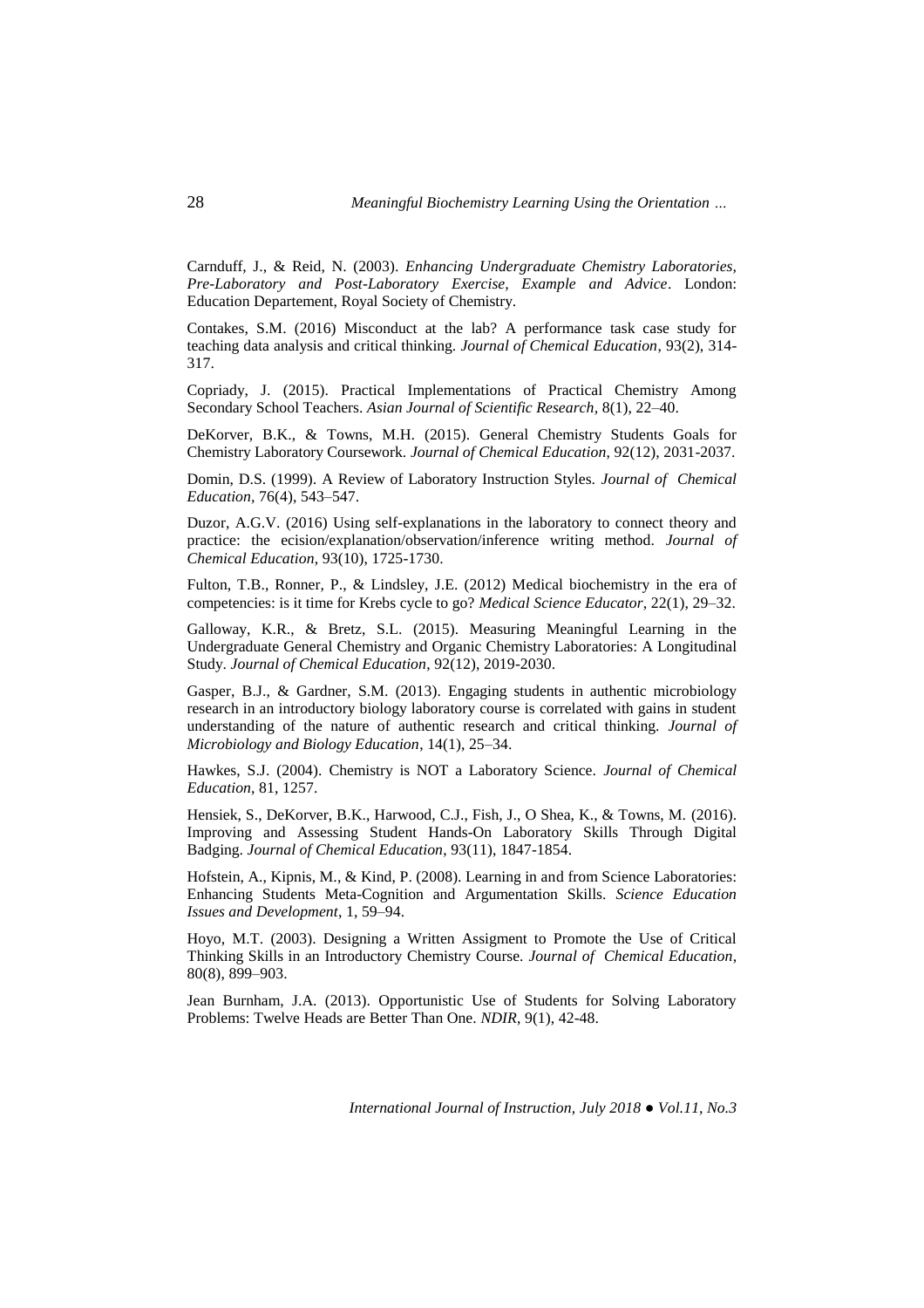Johnstone, A.H. (2006). Chemical Education Research in Glasgow in Perspective. *Chemistry Education Research and Practice,* 7(2), 49–63.

Kelly, O.C., & Finlayson, O.E. (2007). Providing Solutions Through Problem Based Learning for the Undergraduate 1<sup>st</sup> Year Chemistry Laboratory. *Chemistry Education Research and Practice*, 8(3), 347-361.

Kumar, A. (2010). *Assessment of practical skill in science*. New Delhi: Central Board of Secondary Education.

Limoto, D.S., & Frederick, K.A. (2011). Incorporating Student-Designed Research Projects in the Chemistry Curriculum. *Journal of Chemical Education,* 88, 1069-1073.

Mertens, D.M. (2015). Research and Evaluation in Education and Psychology: Integrating Diversity with Quantitative, Qualitative, and Mixed Methods. Ed ke 4. California: Sage Publications, Inc.

Miller, D.K., & Lang, P.L. (2016). Using the Universal Design for Learning Approach in Science Laboratories to Minimize Student Stress. *Journal of Chemical Education*, 93(11), 1823-1828.

Monteyne, K., & Cracolice, M.S. (2004). What's Wrong With Cookbooks? A Reply to Ault. *Journal of Chemical Education*, 81(11), 1559-1560.

Niedenthal, P.M. (2007). Embodying Emotion. *Science*, 316, 1002-1005.

O'Brien, G., & Cameron, M. (2008). Prelaboratory Activities to Enhance the Laboratory Learning Experience. Uniserve Science Proceedings Visualisation.

Ottander, C, & Grelsson, G. (2006). Laboratory Work The Teacher Perspective. *Journal of Biology,* 40(3), 113-118.

Quitadamo, I.J., & Kurtz, M.J. (2007). Learning to Improve Using Writing to Increase Critical Thinking Performance in General Education Biology. *CBE-Life Sciences Education*, 6, 140-154.

Reid, N., & Shah, I. (2007). The Role Laboratory Work ini University Chemistry. *Chemistry Education Research and Practice*, 8(2), 172–185.

Rollnick, M., Zwane, S., Staskun, M., Lotz, S., & Green, G. (2001). Improving Pre-Laboratory Preparation of First Year University Chemistry Students. *International Journal Science Education*, 23 (10), 1053-1071.

Rudd, J.A., Greenbowe, T.J., & Hand, B.M. (2007). Using the science writing heuristic to improve students' understanding of general equilibrium. *Journal of Chemical Education*, 84(12), 2007-2011.

Shallcross, D.E., Harrison, T.G., Shaw, A.J., Shallcross, K.L., Croker, S.J., & Norman, N.C. (2013). Lessons in Effective Practical Chemistry at Tertiary Level: Case Studies from a Chemistry Outreach Program. *Higher Education Studies,* 3(5), 1-10.